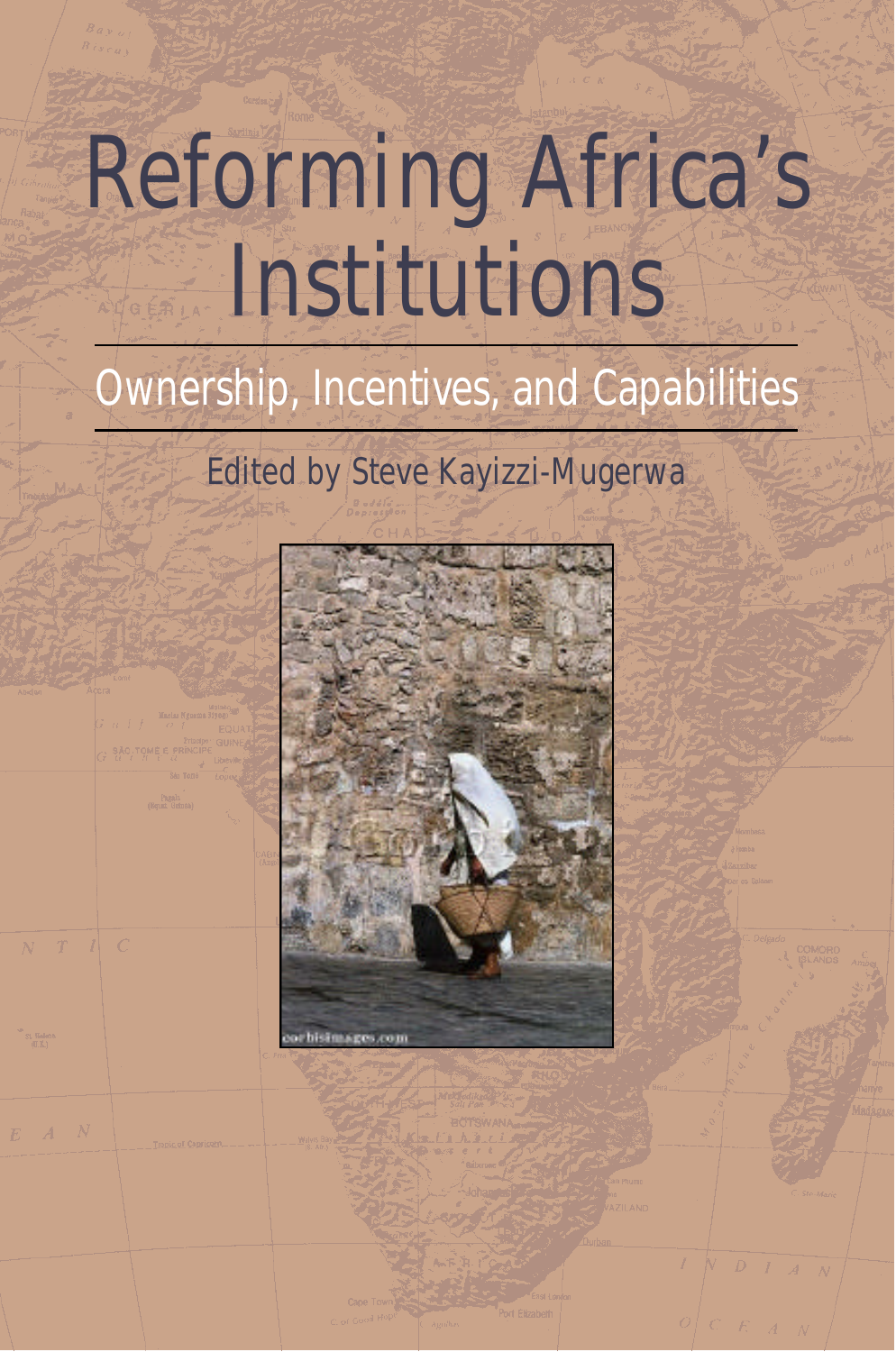# Reforming Africa's institutions: Ownership, incentives and capabilities

Edited by Steve Kayizzi-Mugerwa

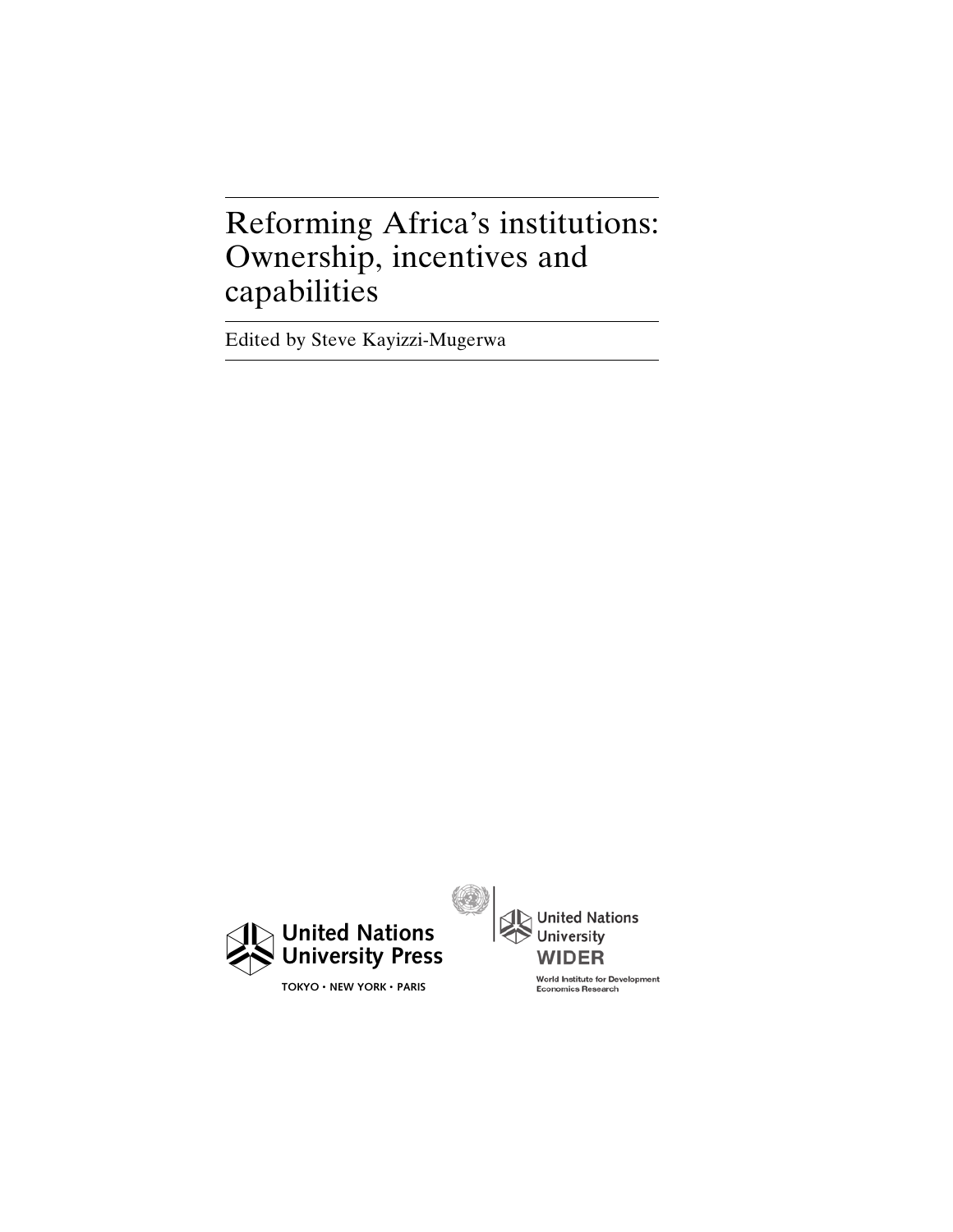# Contents

|                                                                                  | viii         |
|----------------------------------------------------------------------------------|--------------|
|                                                                                  | $\mathbf{x}$ |
|                                                                                  | xi           |
|                                                                                  | <b>xiv</b>   |
|                                                                                  | <b>XV</b>    |
|                                                                                  | xviii        |
| Steve Kayizzi-Mugerwa                                                            | $\mathbf{1}$ |
| Part I: The political economy of reform ownership                                |              |
| 1 Governance and policy in Africa: Recent experiences<br>Abdalla Hamdok          | 15           |
| 2 Owning economic reforms: A comparative study of Ghana and<br>Yvonne M. Tsikata | 30           |
|                                                                                  | V            |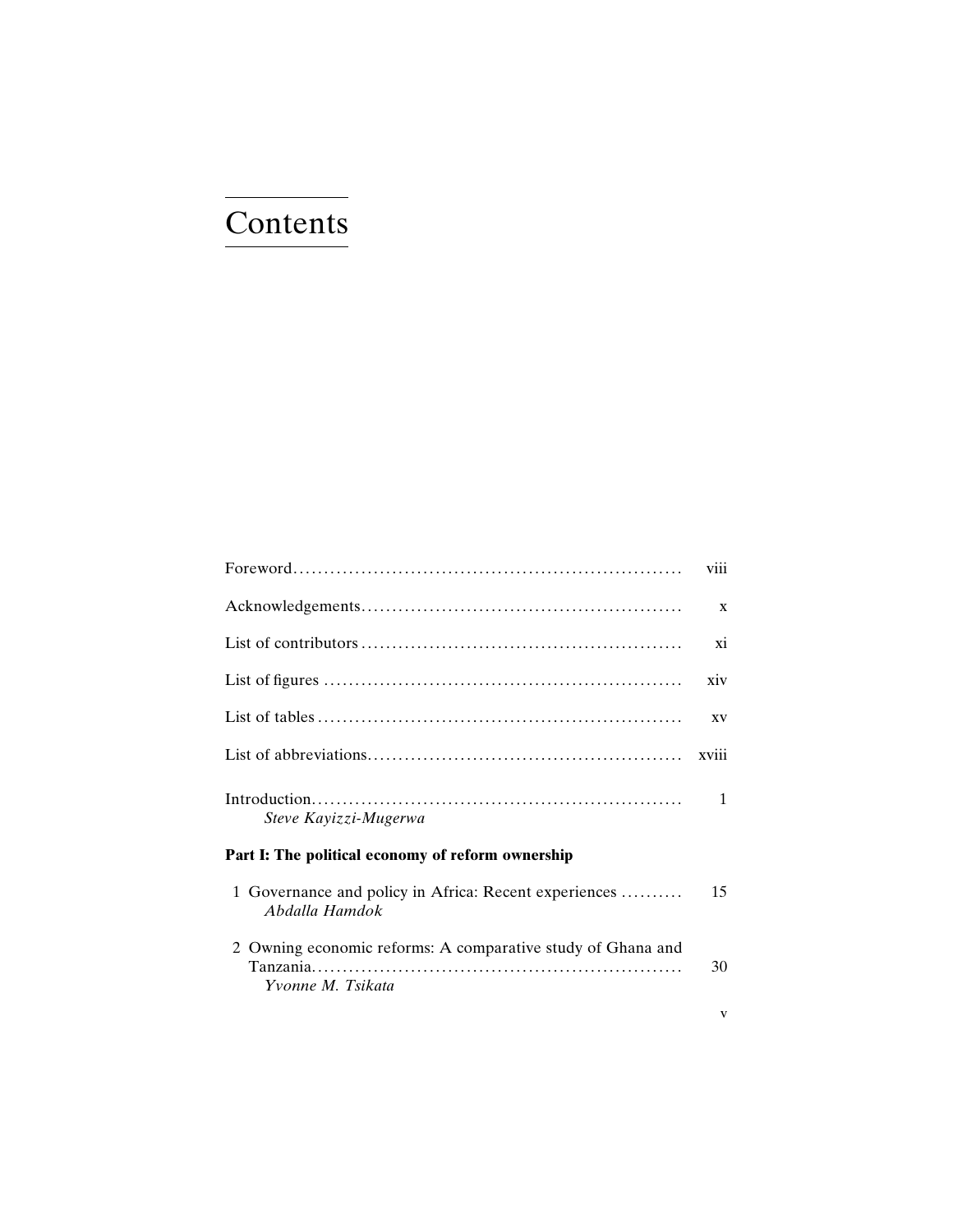| V1 |                 |
|----|-----------------|
|    | <b>CONTENTS</b> |
|    |                 |

|                                                 | 3 Do donors matter for institutional reform in Africa?<br>Tony Addison                                | 54  |  |  |  |  |
|-------------------------------------------------|-------------------------------------------------------------------------------------------------------|-----|--|--|--|--|
|                                                 | 4 Zambian policy making and the donor community in the<br>Hendrik van der Heijden                     | 77  |  |  |  |  |
|                                                 | Part II: Incentive structures and performance in the public service                                   |     |  |  |  |  |
|                                                 | 5 Economic and institutional reforms in French-speaking West<br><b>Anders Danielson</b>               | 105 |  |  |  |  |
|                                                 | 6 Reform of the Malawian public sector: Incentives, governance<br>Dick Durevall                       | 127 |  |  |  |  |
|                                                 | 7 Incentive structure and efficiency in the Kenyan civil service<br>Damiano Kulundu Manda             | 149 |  |  |  |  |
|                                                 | 8 Incentive structure, civil service efficiency and the hidden<br><b>Mohammed Salisu</b>              | 170 |  |  |  |  |
|                                                 | 9 The Mozambican civil service: Incentives, reforms and<br>José A. Sulemane and Steve Kayizzi-Mugerwa | 199 |  |  |  |  |
| Part III: Developing institutional capabilities |                                                                                                       |     |  |  |  |  |
|                                                 | 10 Privatization in sub-Saharan Africa: On factors affecting<br>Steve Kayizzi-Mugerwa                 | 227 |  |  |  |  |
|                                                 | 11 Decentralization, local bureaucracies and service delivery in<br>Moses L. Golola                   | 254 |  |  |  |  |
|                                                 | 12 Institutional development in Africa: The case of insolvency<br>Clas Wihlborg                       | 277 |  |  |  |  |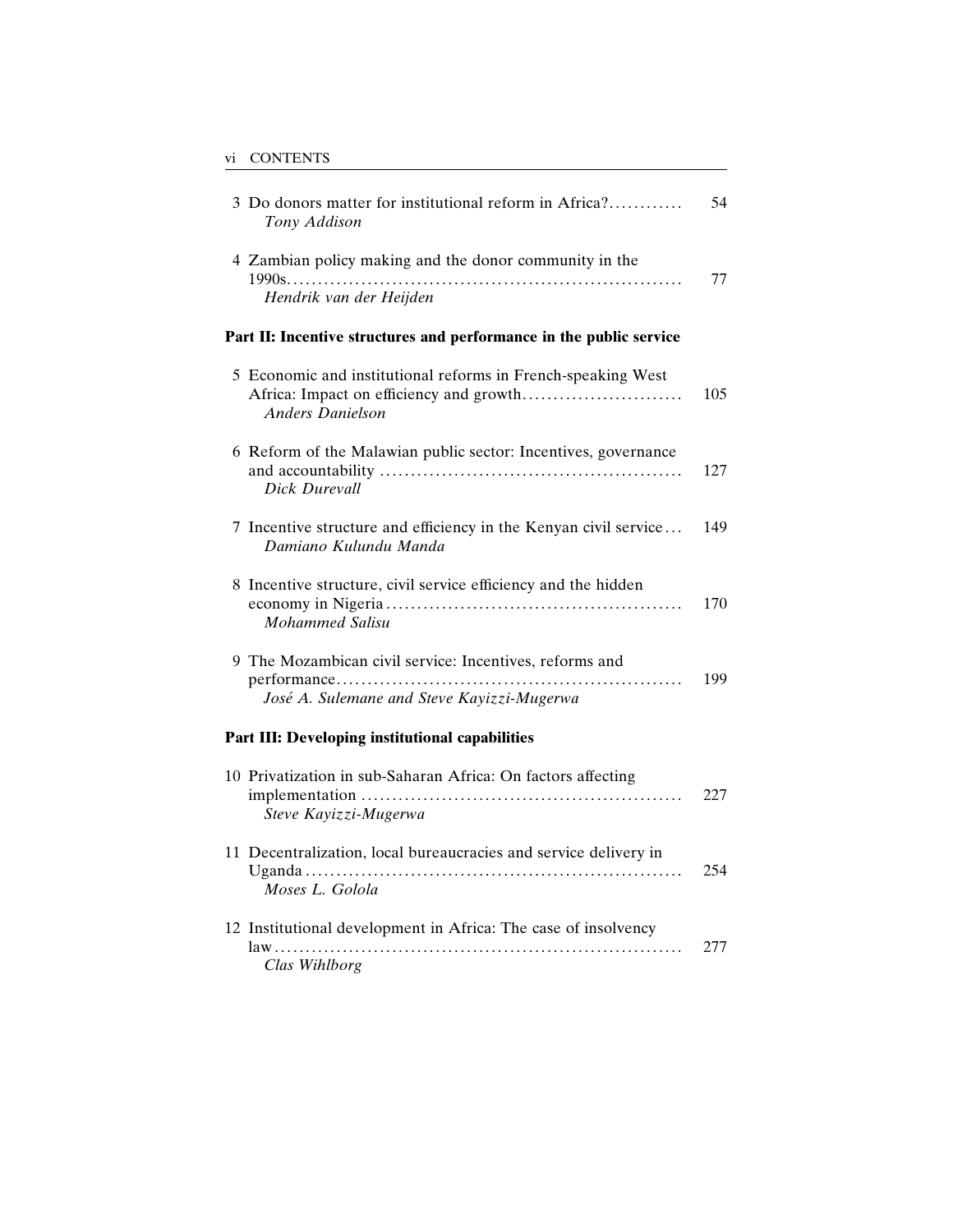| 13 Non-formal institutions, informal economies and the politics<br>Aili Mari Tripp | 301 |
|------------------------------------------------------------------------------------|-----|
| 14 The relevance of the Nordic model for African development<br>Arne Bigsten       | 322 |
| Steve Kayizzi-Mugerwa                                                              | 342 |
|                                                                                    | 347 |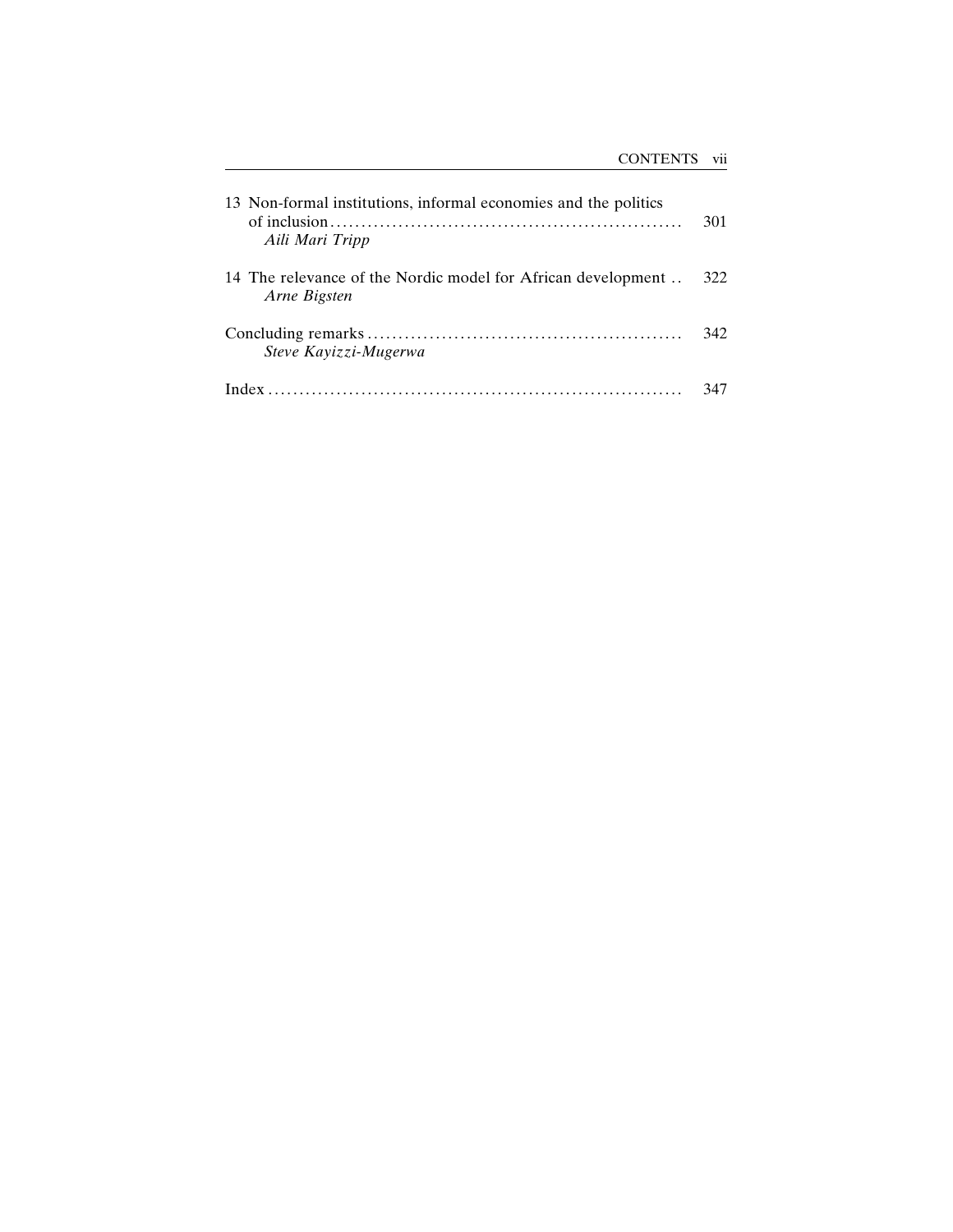## Introduction

Steve Kayizzi-Mugerwa

African governments have pursued political and economic reforms since the late 1980s in a bid to promote economic growth, reduce poverty and encourage popular participation and good governance. Financial support from bilateral and multilateral donors has been crucial for the implementation of these reforms. Recent assessments indicate, however, that outcomes have been far from satisfactory. Where better results have been observed there remain serious questions of sustainability. The poor outcomes have been blamed on the weaknesses of the public sectors in Africa. According to their critics, African bureaucracies play a contradictory and conflict-ridden role, being at once part of the problem and the cure. Weak public institutions have implied loose operational guidelines for public service work, while on the other hand poor finances have reduced incentives and morale among employees (Lienert, 1998; Lienert and Modi, 1997; Olowu et al., 1997; Klitgaard, 1989).

For African countries to benefit from economic reforms demands a new modus operandi for the public sector. Distortions in its core functions must be eradicated by altering the incentive and induction systems for public employees and by changing the operation of the civil service. Furthermore, African governments need to care about their reputations and credibility, not only with respect to their domestic constituencies but also in relation to the donor community. Past experience has shown that, when governments cannot be taken at their word, their policy effectiveness, in fighting poverty for instance, becomes seriously eroded (Kayizzi-Mugerwa, 2001; DFID, 1997).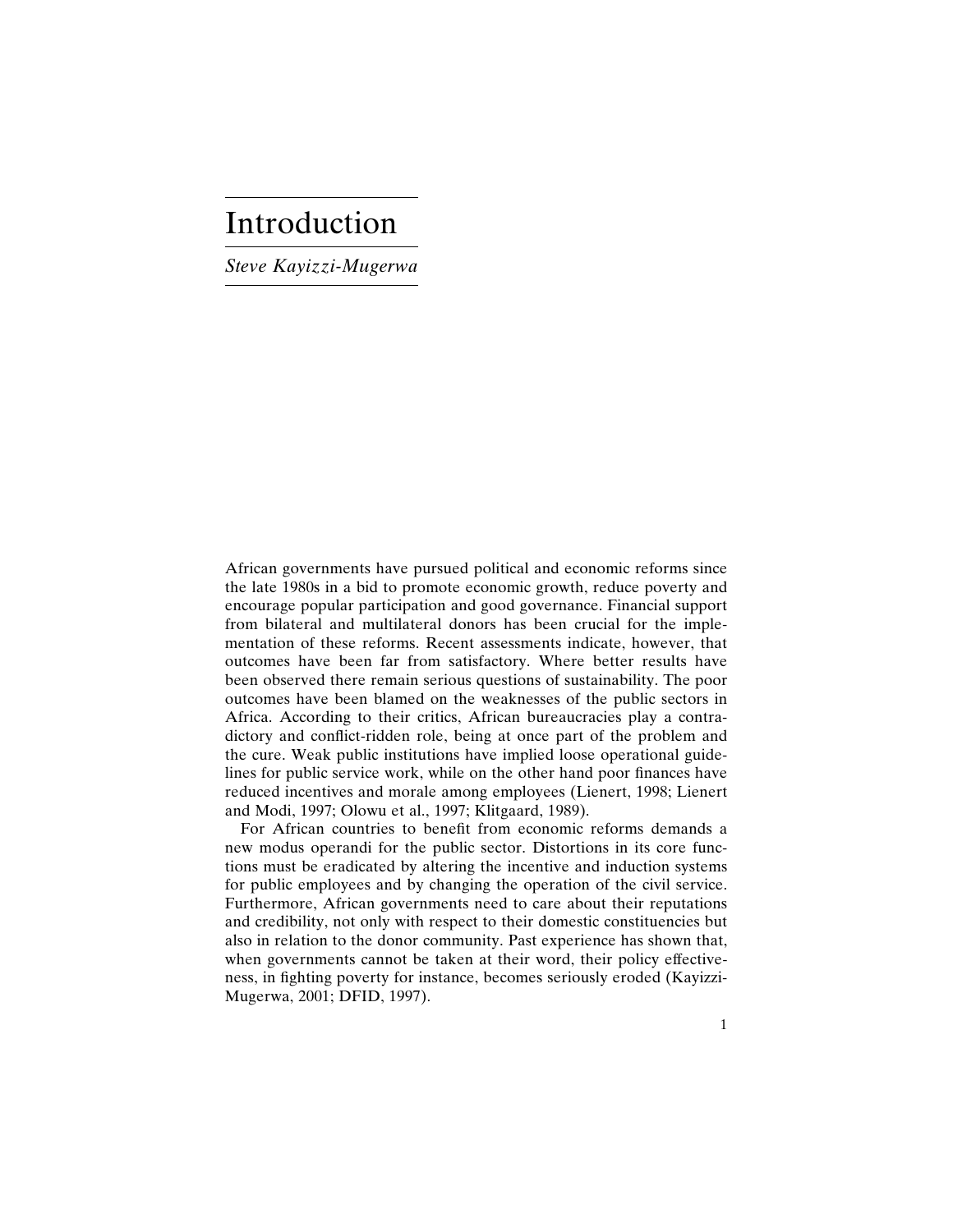The chapters presented in this book have three areas of emphasis, all related to the public sector's capacity to internalize reforms in the pursuit of growth and poverty reduction. The first area is reform ownership, which relates to the ability of policymakers to define and implement policies and to manage recipient–donor relations. The second area relates to incentives in the public service and how they influence public sector efficiency and productivity. The third area is concerned with the development of institutional capabilities in the public sector and thus with the public sector's reputation and credibility.

#### Part I: The political economy of reform ownership

When policymakers are responsible for the formulation and implementation of their reforms, they are apt to defend them before their domestic constituencies and the donor community – they are said to 'own' their reforms. However, the concept of ownership has been used in so many contexts in recent years that its operational usefulness has diminished considerably as a result. In this volume, ownership will be taken to mean that governments have internalized reforms to such an extent that they are prepared to defend them before their domestic constituencies.

Although the donor community has emphasized the importance of ownership for reform success, few African countries have been able to establish an institutional culture that is supportive of domestic reforms. The failure of economic reforms to have lasting impact in Africa has, thus, been blamed on the lack of ownership by governments. In return, policies continue to be imposed from 'above' by donors or multilateral agencies, and domestically by the governments themselves, without the participation of the population. This lack of ownership can be blamed on the crisis-ridden nature of the African economies. In many of them 'fire brigade' operations, supported by donors, were necessary to prevent further decline, but failed to provide scope for ownership by domestic leaders. Africa has also lacked structures for consensus building, with political exclusion more the norm than the exception. The political environment has not supported the evolution of good governance (Aron, 1997; Coolidge and Rose-Ackerman, 1997).

The failure of policymakers to undertake measures for better public management and accountability has negatively affected their relations with donors. On the other hand, donor bureaucracies and those of the multilateral agencies have exhibited a lag in adapting to the new thinking which emphasizes partnership (van der Heijden, 2000; Asian Development Bank, 1999). The threat of aid embargo is still used by donors as a disciplining device, although experiences from Kenya, Zambia and Ma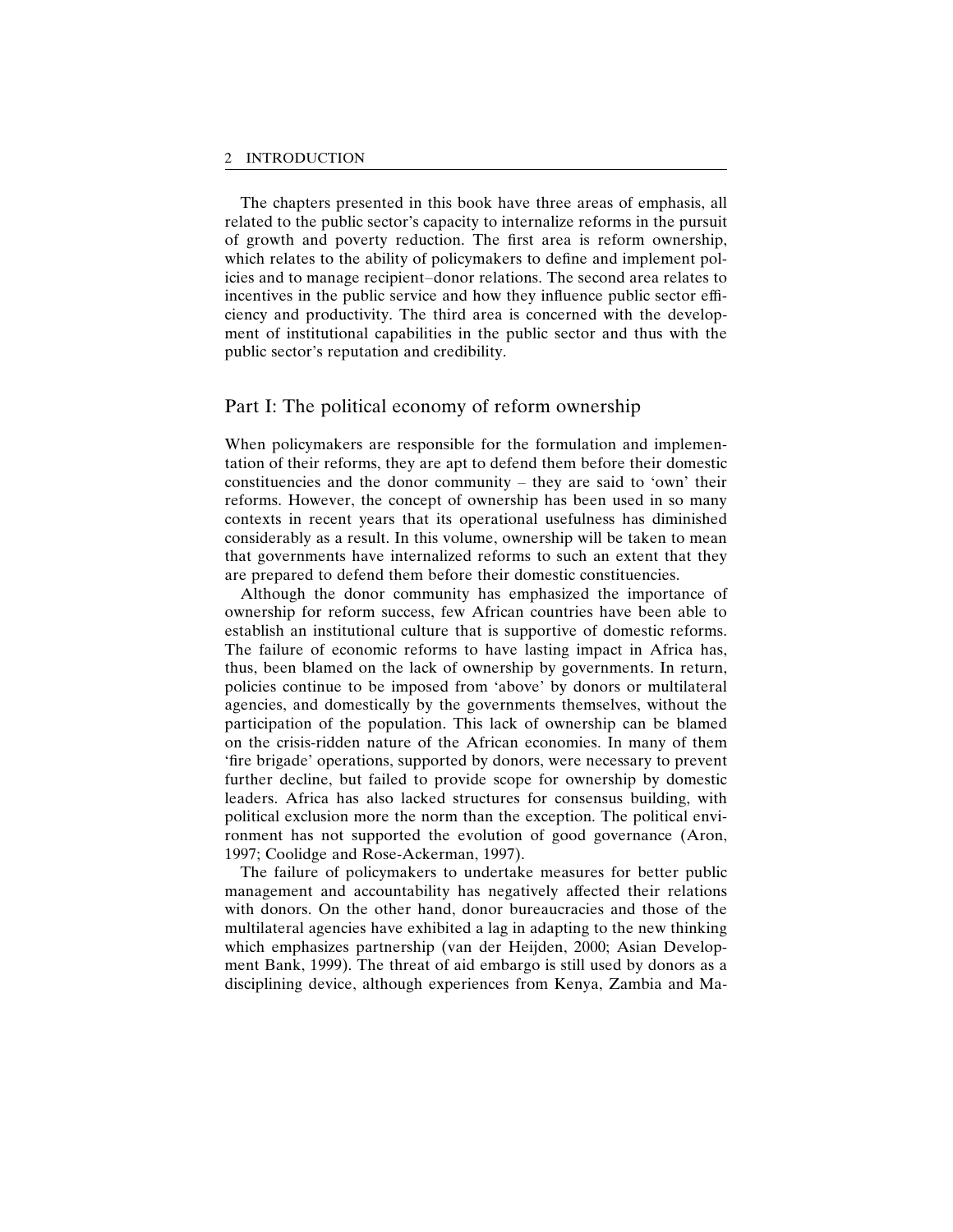lawi indicate that this tends to hit the poor and vulnerable groups harder than the more affluent ones, and without pushing governments towards improved accountability (Bigsten and Kayizzi-Mugerwa, 2000).

In a review of the African experience, which sets the tone for the chapters in this section, Abdalla Hamdok argues that good governance is a prerequisite for sustainable development. Growth and development demand law and order, the creation of transparent administrative structures, the extension of social infrastructure to the rural areas, the protection of poor and vulnerable groups and their inclusion in the decisionmaking process, and the preservation of peace and security. The complex informational and financial demands of globalization also dictate that African countries should strive for more efficient and transparent governments. He concludes, however, that ultimately it is politics that determine the nature of governance. It is thus important for African countries to open up their political space and exercise more inclusive politics. The best way of nurturing good governance is to let citizens participate in decisions that affect them. This is best done via devolution of power and by strengthening domestic institutions.

Yvonne Tsikata discusses the ownership debate, closely related to governance, with a comparative study of Ghana and Tanzania. Ghana embarked on reforms as early as the 1980s, whereas Tanzania came on board much later. She argues, however, that conditionality by donors masked domestic efforts at reform ownership in both countries, stifling debate and making it difficult for domestic groups to participate meaningfully. She also notes that political legitimacy is not the only basis for economic reform. Rather, successful reforms generate growth and improve living standards, making it possible for initially illegitimate regimes to garner support. The experience of Ghana, Korea and Uganda suggests that, in the face of tangible economic results, political illegitimacy can be tolerated for a while. In the long run, however, reforms generate demands for political change, and governments eventually have to address political reforms as well.

Tsikata concludes that domestic politics, the aid relationship and public sector accountability are important determinants of reform ownership. In most African countries, public discourse on economic development and reform remains inadequate and the means of sanctioning poor government performance are equally meager. Ownership should also imply that, when citizens are dissatisfied with public policy, they are able to hold the government accountable. On the other hand, donor assistance, by helping to deliver growth and reduce poverty, strengthens the hand of government. Related to this is the need for a strong institutional mechanism for accountability. In a sense, accountability buys the recipient country implementation space. On donor–recipient relations, Tsikata argues that,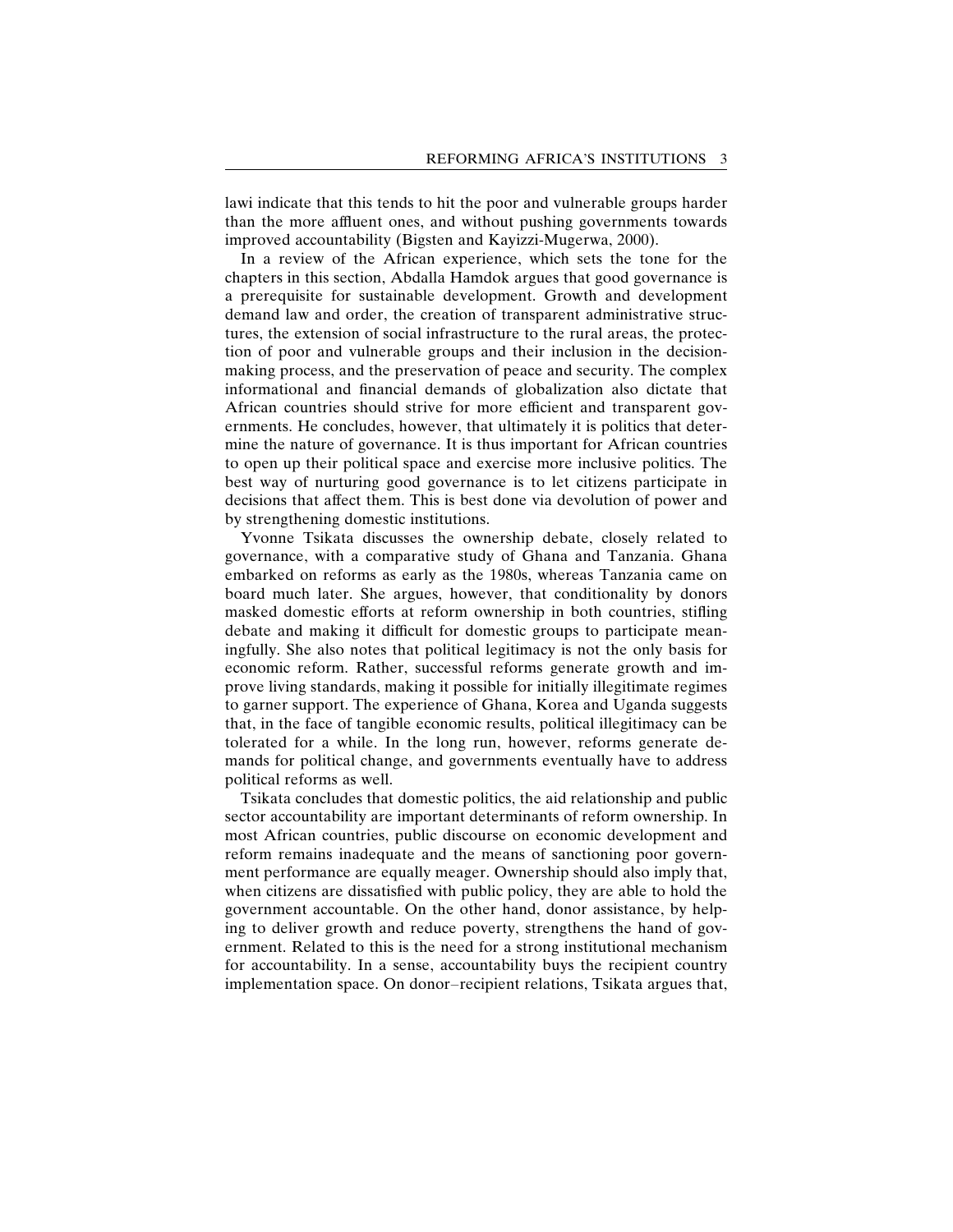for true partnership to emerge, both sides need to let go of old conceptions and focus on strengthening institutions that can facilitate domestic ownership.

Do donors matter for institutional reform in Africa? In responding to the question, Tony Addison argues that, in spite of over twenty years of debate on institutional development in Africa, in terms of results there is still precious little to show for the effort. Addison argues that part of the problem is that policymakers have failed to transcend the 'partial equilibrium' outcome of the earlier policies. African governments need to write a new social contract with their populations, based on the creation of democratic institutions and the expansion of the private sector, as opposed to one that emphasizes expansive government and public sector employment. He notes, however, that in implementing reforms it has been difficult to move ahead on issues such as the privatization of utilities and infrastructure and better public management. Democratic reforms have also been slow. Addison concludes that helping African policymakers to reform public management, the security sector and their revenue generation capacities should be a major task for donors. Improvements in these areas might help convince a skeptical population and business sector of the merits of economic reforms, thereby helping governments to exit the partial equilibrium.

In a chapter on donors and policy making in Zambia, Hendrik van der Heijden argues that, even where policymakers seem to be genuinely interested in reform, the process could still be derailed by domestic politics. In the early 1990s, a new Zambian government was elected under President Chiluba, promising political and economic reforms. It was soon engulfed in corruption and policy failure: the economy contracted and the privatization of the mines and measures to improve governance and accountability were delayed. However, donors continued to support the country, hoping that its fledgling democratic institutions and its earlier enthusiasm for reforms could still be salvaged. Van der Heijden concludes that, when the national commitment to development wanes, aid cannot fully substitute for it. Conversely, where there is national commitment, conditionalities are not needed. To address socioeconomic challenges of the decade, Zambia needs to adopt a fundamentally different approach, one that does not attempt to achieve economic development by maximizing access to external assistance and debt relief, but rather one that aims at maximizing internal development efforts to achieve growth. Transposing Zambian experience to Africa as a whole, van der Heijden argues that donors are willing to support policies and programs that are genuinely owned by policymakers. They should refrain from imposing intrusive conditionalities.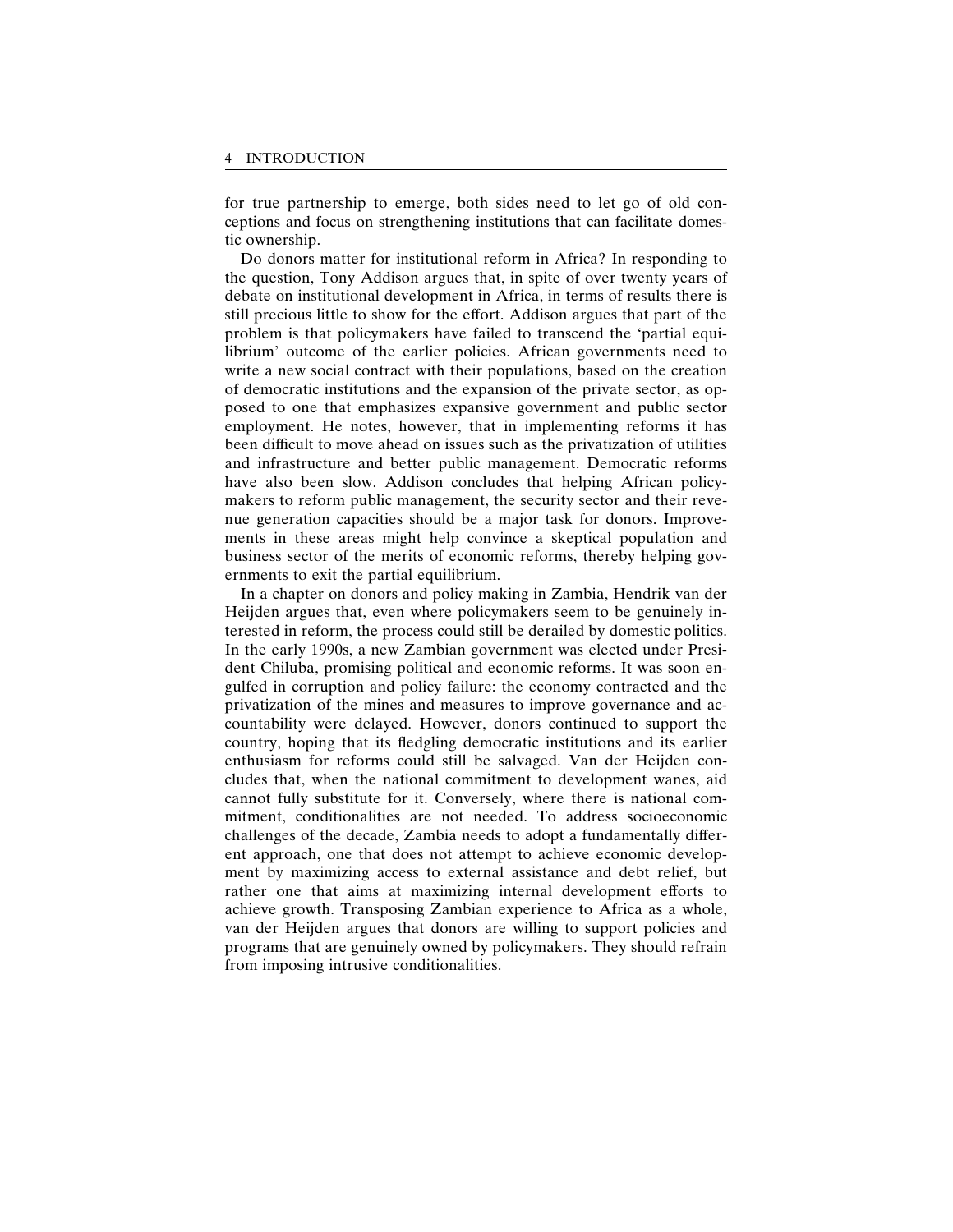## Part II: Incentive structures and performance in the public service

The public sector reforms pursued in Africa for much of the 1990s belong to two generations (Lienert, 1998; Lienert and Modi, 1997). The first generation focused on improvement of incentives in the public sector by first reducing the size of the civil service and then raising remuneration for those remaining in the system. This also included ridding central registries and payrolls of ghost workers. The second generation of reforms focused on the improvement of management systems and raising accountability in the service. There was also need for the creation of nonmonetary incentives, including promotion, the assignment of more challenging tasks and training. Related to training was the general concern that a mismatch existed between the skills acquired during earlier regimes and those required by the new tasks of government: to create an enabling environment for growth, poverty reduction and private sector development (Schiavo-Campo, 1996; Van Rijckeghem and Weder, 1997). The chapters in this section look at incentive structures and performance in the public service, covering the subjects of wage structures, mechanisms for professional advancement, as well as public sector efficiency.

In his essay on economic and institutional reforms in French-speaking West Africa, Anders Danielson notes that reforms in this region were mainly triggered by national crises, hence the abrupt manner in which they were implemented. For example, a rapidly deteriorating economy or political turmoil forced governments in Benin, Mali and Côte d'Ivoire to embark on reforms, although these were often shallow and characterized by reversals. With respect to civil service reform, Danielson argues that, as in other African countries, the process has been politically difficult. The easier reforms, such as the elimination of ghost workers, needed to be accompanied by retrenchment of the labor force. However, governments have tended to undertake retrenchment only when forced to do so by donors and to rehire at the earliest opportunity. Moreover, wage restructuring was made difficult by the wage compression caused by the 50 percent devaluation of the CFA (Communauté financière africaine) franc in 1994. Danielson concludes that although the countries of the West African Economic and Monetary Union (WAEMU) are somewhat distinct from the rest of sub-Saharan Africa – notably with respect to their shared institutions and common currency and monetary policy – they have performed much like the rest of the continent in the past decade. Their close economic cooperation has not helped them to evolve a stronger institutional culture for policy implementation or to attain better levels of economic performance.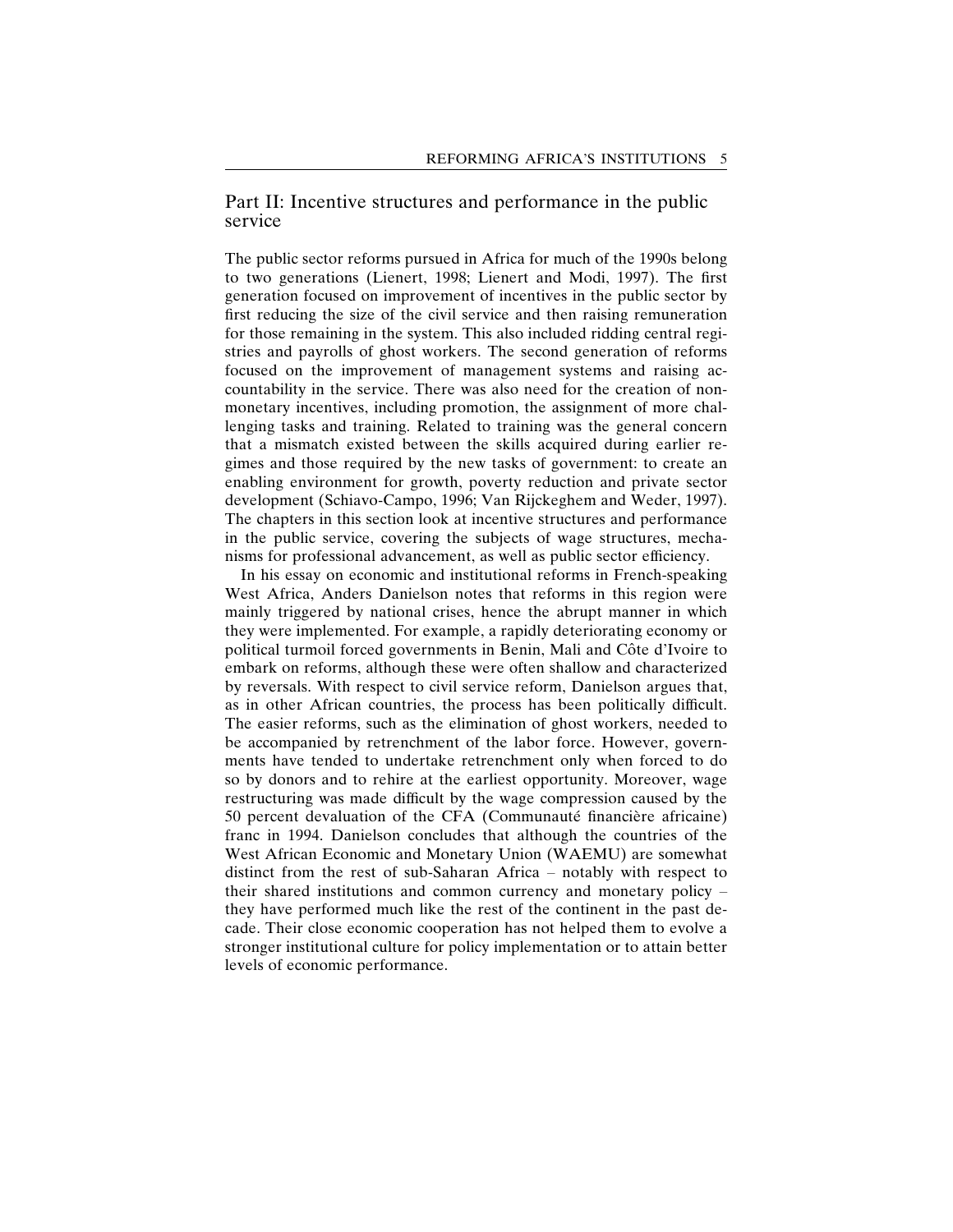Dick Durevall's chapter looks at how Malawi has addressed the questions of incentives, governance and accountability in its public sector reform. For decades the country was ruled by an autocratic leader and a system of governance that demanded full subservience to the center. Ironically, government officials exhibited a high level of accountability at this time, also partly thanks to a well-functioning economy and reasonably high wages in the public sector. During the 1990s, however, incentives were seriously eroded. Inflation as well as the effects of the various salary reviews led to wage compression. Policymakers were forced to embark on public sector reforms. Durevall concludes that the degree to which the bureaucracy and the rest of the population have embraced the changes can be questioned. The country's president remains the driving force behind public sector reform and it will take time before the changes are accepted as part and parcel of government machinery. To succeed, reforms require champions within the public sector, not just at the top. It is only when accountability is internalized within the civil service that it will be felt elsewhere in the country.

Damiano Kulundu Manda paints a similar portrait of the Kenyan civil service. The factors affecting performance include poor remuneration, lack of supplies and equipment, absence of career development prospects and poor delegation of responsibility. As in other African countries, policymakers are keen to improve the performance of the public service but are constrained by lack of finances and by politics. Raising public sector wages to a competitive level, even after a substantial number of employees have been retrenched, will still demand substantial resources. On the other hand, large-scale retrenchment of the civil service is not popular among influential groups. Kulundu Manda concludes that the Kenyan government has no choice but to embark on an effective reform program to ensure that the public sector increases its efficiency, especially in tackling the complex social issues that have arisen in the past decade. It should also be possible for young people to make a career in the civil service. For this to happen, however, the government needs to raise the public sector's profile by improving recruitment and promotion procedures and by paying civil servants competitive wages.

In a chapter on the Nigerian civil service, Mohammed Salisu argues that Nigerians had every reason to expect their public sector to be efficient and well attuned to the development needs of the country. With one of the largest pools of human capital on the continent and endowed with vast oil wealth, the country was, on the face of it, not subject to the resource constraints experienced by other African countries. Still, its civil service has performed poorly in recent decades. The abundance of oil resources has in retrospect subverted concerns for increased efficiency in government, while also expanding the public sector beyond sustainable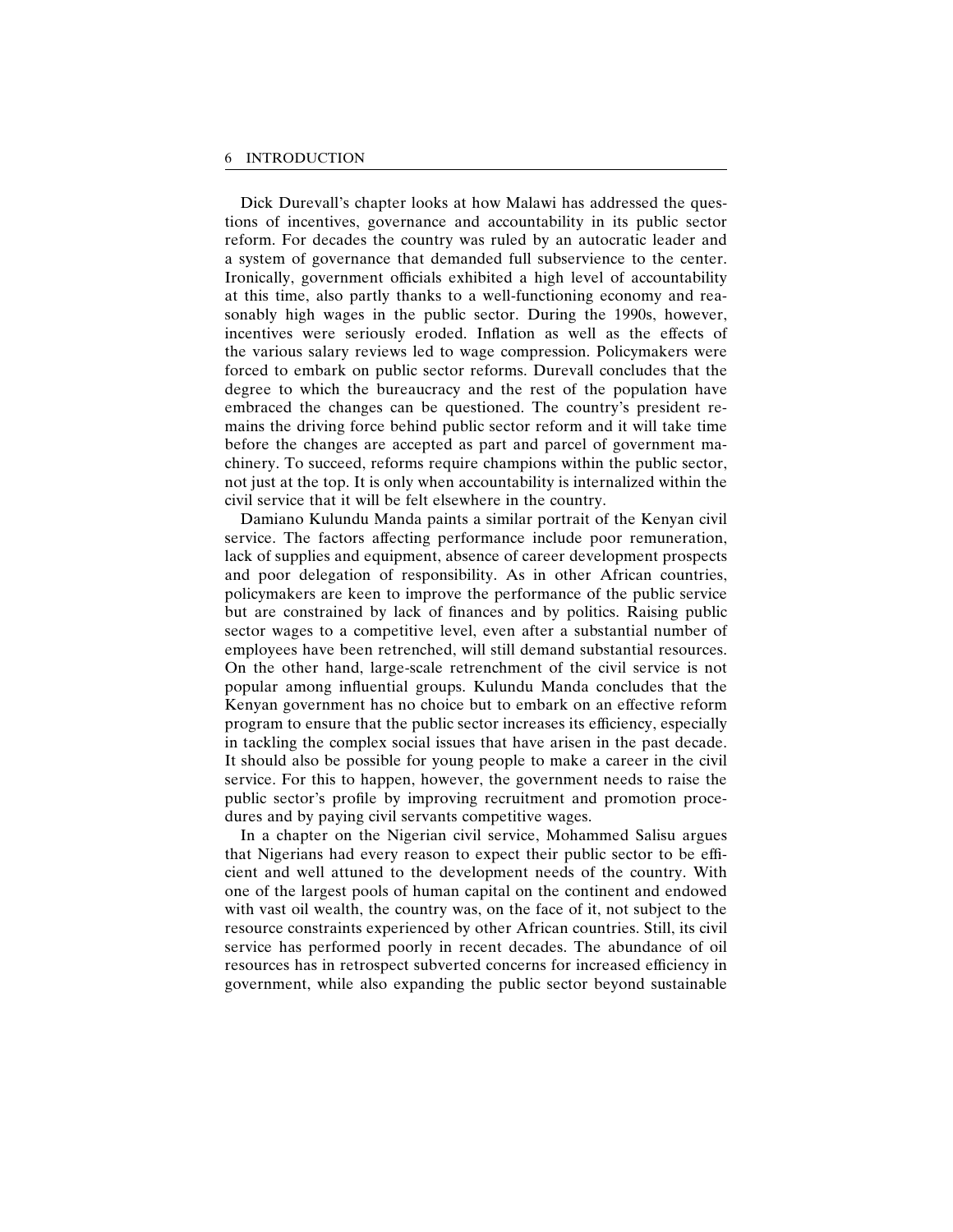levels. But the perhaps most important outcome of the combination of oil riches and ineffective government was the emergence of a 'hidden' economy in Nigeria. Corruption has become an endemic feature of public sector activities. Salisu argues that corruption has led to a partiality for capital-intensive projects, because these are best suited to the culture of bribery. The productivity of the public sector has declined as a result, while the effects of industrial policy on investment have been distorted. Salisu concludes that to turn the tide of public sector inefficiency and corruption in Nigeria will demand the creation of efficiency-based incentive schemes linking reward to performance. Also, political interference in the daily operations of the civil service should be minimized if the public's confidence in the public service is to be restored.

In their chapter on Mozambique, Jose´ Sulemane and Steve Kayizzi-Mugerwa indicate that the poor state of the country's public institutions is partly a legacy of its conflict-ridden colonial history, aggravated after independence by civil war, malnutrition and mass poverty. In recent years the government has embarked on institutional reform with measures to improve wages for public workers, and has also undertaken farreaching social reforms helping to revive service provision in the districts most affected by the civil war. However, paucity of resources has made it difficult to implement reforms fully. Still, Mozambique has demonstrated that, given political will, even poor African countries can begin to reform their public sectors. The authors conclude that, owing to shortage of financial and human resources in Mozambique, the influence of the donor community in public sector reform has become disproportionately large. There is, thus, a question of sustainability. However, given Mozambique's recent history of civil war and weather shocks, policy autonomy and financial independence are not the goals to strive for at the moment. More important is the improvement of capacities in the public sector in general and the civil service in particular to ensure that future reforms are driven from within.

## Part III: Developing institutional capabilities

The chapters in this section portray a complex picture of the challenges facing African bureaucracies in their efforts at institution building at both center and local levels, establishing legal frameworks to ensure orderly insolvency and debt recovery procedures, as well as private sector development. In order to reach specific targets in reform efforts, African governments have sought to 'fence off' some projects and programs from the rest of the public service. Besides reducing political interference and bureaucratic 'overload,' the goal has also been to instill a more business-like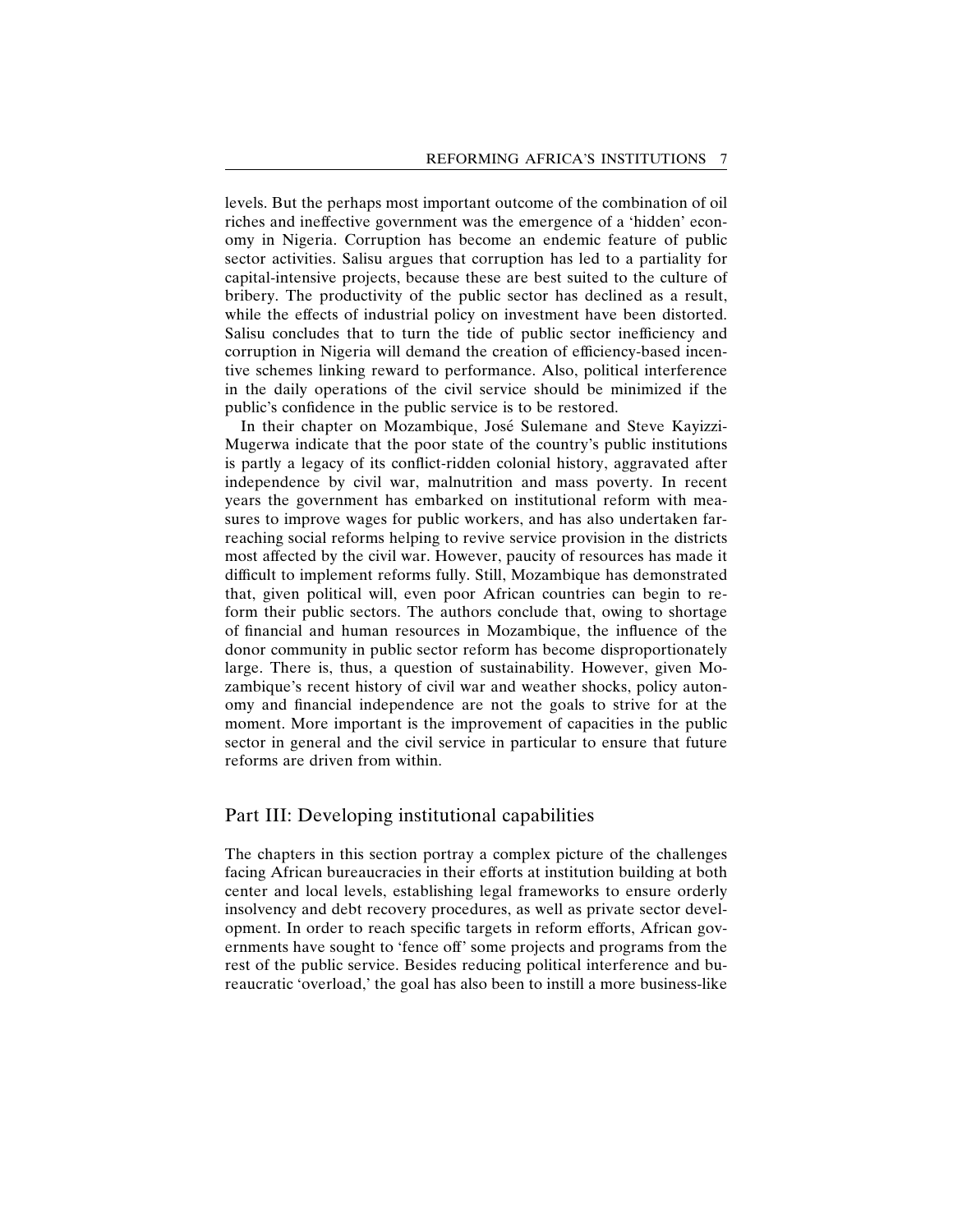approach to public sector management (Munene, 1995; Rose-Ackerman, 1986).

This section on institutional capabilities begins with a chapter on the political economy of privatization. Although the issue of making development policies more inclusive also relates to private sector development, Steve Kayizzi-Mugerwa argues that the process of privatization has varied from country to country depending on institutional constraints and donor leverage. He notes that, although formal explanations emphasize the normative benefits of privatization, including higher efficiency and increased investment, the process has been driven by politics as well. A review of the laws setting up privatization agencies in the various countries shows that policymakers sought to ensure that their supporters were on board. In no African country were the voucher-based privatizations – used earlier in Eastern Europe – attempted, most likely because African populations were not in a position to demand a stake in the companies as their constitutional right. In some countries, however, there were attempts at affirmative action. Some firm sizes were reserved for indigenous Africans, and in other cases funds were set aside to enable Africans to acquire businesses.

Kayizzi-Mugerwa concludes that privatization should not be seen as a static process. It soon acquires its own dynamics and support groups. After a decade of privatization, many governments in Africa are now privatizing with less domestic opposition than a decade ago. Although privatization has not made governments richer, it has shown that companies can function efficiently outside the ambit of the public sector.

On the theme of inclusive policies, Moses Golola argues that decentralization in Uganda was accorded a dual mandate: enhancing the process of democratization (that is, encouraging participatory democracy via self-determination, self-governance and social justice), and the mobilization of the people for production. To be meaningful, however, political decentralization must be accompanied by financial decentralization. A notable difficulty in Uganda has been how to devise a policy for revenue sharing so that the poorer districts, with little of their own local revenue, also benefit. Direct handouts from the center make policymakers at the local level beholden to the central bureaucracies, and the intended positive impacts of decentralization on local self-determination fail to be realized. Golola concludes that, in spite of continuing tension between center and locality, decentralization has brought tangible benefits to districts in Uganda. Populations are able to influence decisions that affect them, and political consultation has become simpler and less formal. He warns, however, that a high level of accountability is required if decentralization is to lead to local development. The corruption and mal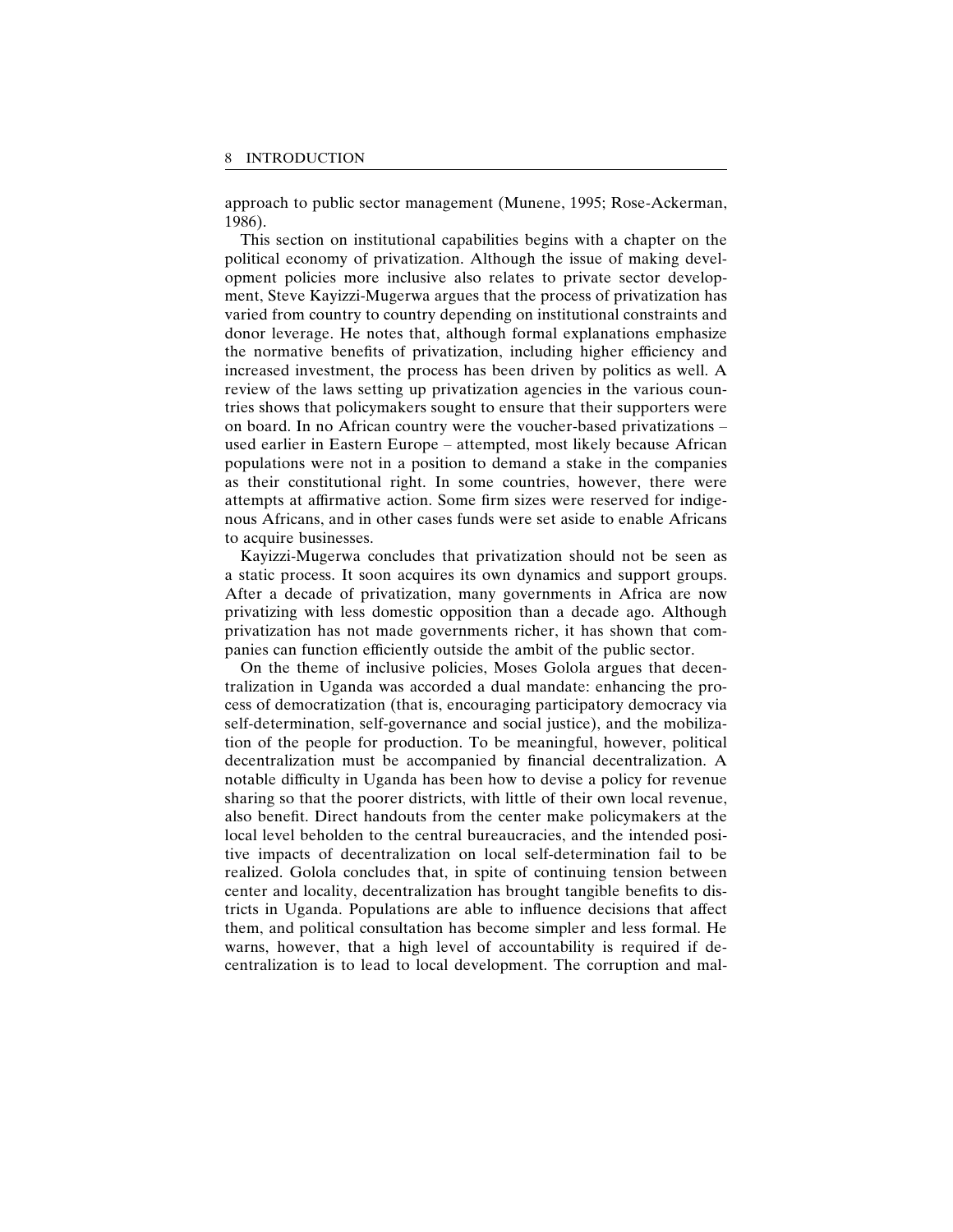feasance evident at the center should not be 'decentralized' to the local level.

Laws and regulations are crucial to the development of the private sector in Africa. However, in his discussion of the role of insolvency law in institutional development, Clas Wihlborg argues that, although concerns over administrative and economic management structures have tended to dominate the debate, the promotion of the private sector demands that issues of debt recovery and insolvency be put on the agenda. In countries where procedures for debt resolution and for orderly insolvency are missing, business risk increases markedly and few investors will want to engage in new but risky ventures, because failure would lead to long-term indebtedness. Wihlborg concludes that all economic actors stand to gain from the reduction of the risks that emanate from a poor business environment. However, insolvency touches on the very fundamentals of the political and economic system of the country; enforcement of an insolvency law can thus be problematic. Powerful domestic groups need to be convinced that the law does not threaten them.

Discussions of reform ownership tend to focus on the modern sector of the economy. However, Aili Mari Tripp argues that informality does not imply lack of form; rather, the activities engaged in lack formalization. This makes them more adaptable and resilient. Thus, whereas formal institutions, both private and public, have responded poorly to economic crisis in Africa, informal institutions have responded dynamically, providing livelihoods to the population. Savings clubs, engaged in by many groups, have been crucial in generating savings for investment. Relations in the informal sector are based on mutuality, reciprocity and fairness. These provide the flexibility and public spirit needed to overcome crisis. Tripp concludes that government policies harm the informal sector more than they help. Informal operators continue to have poor access to services and credit, their property rights are poorly respected and they are subjected to harassment from the police and other authorities. It is necessary to change this official attitude if the interests of the poorest groups in Africa are to be protected.

In the last chapter of the volume, Arne Bigsten looks at the relevance of the Nordic model to African development. Whereas Nordic countries were still a poor agrarian outpost at the European periphery at the turn of the twentieth century, roughly sixty years later they were among the most affluent countries in the world. Furthermore, they had managed to achieve rapid growth while preserving a high degree of social compassion. To what extent could African countries benefit from the Nordic experience? Bigsten argues that, although institutions evolve from particular country and regional circumstances, there are still a number of areas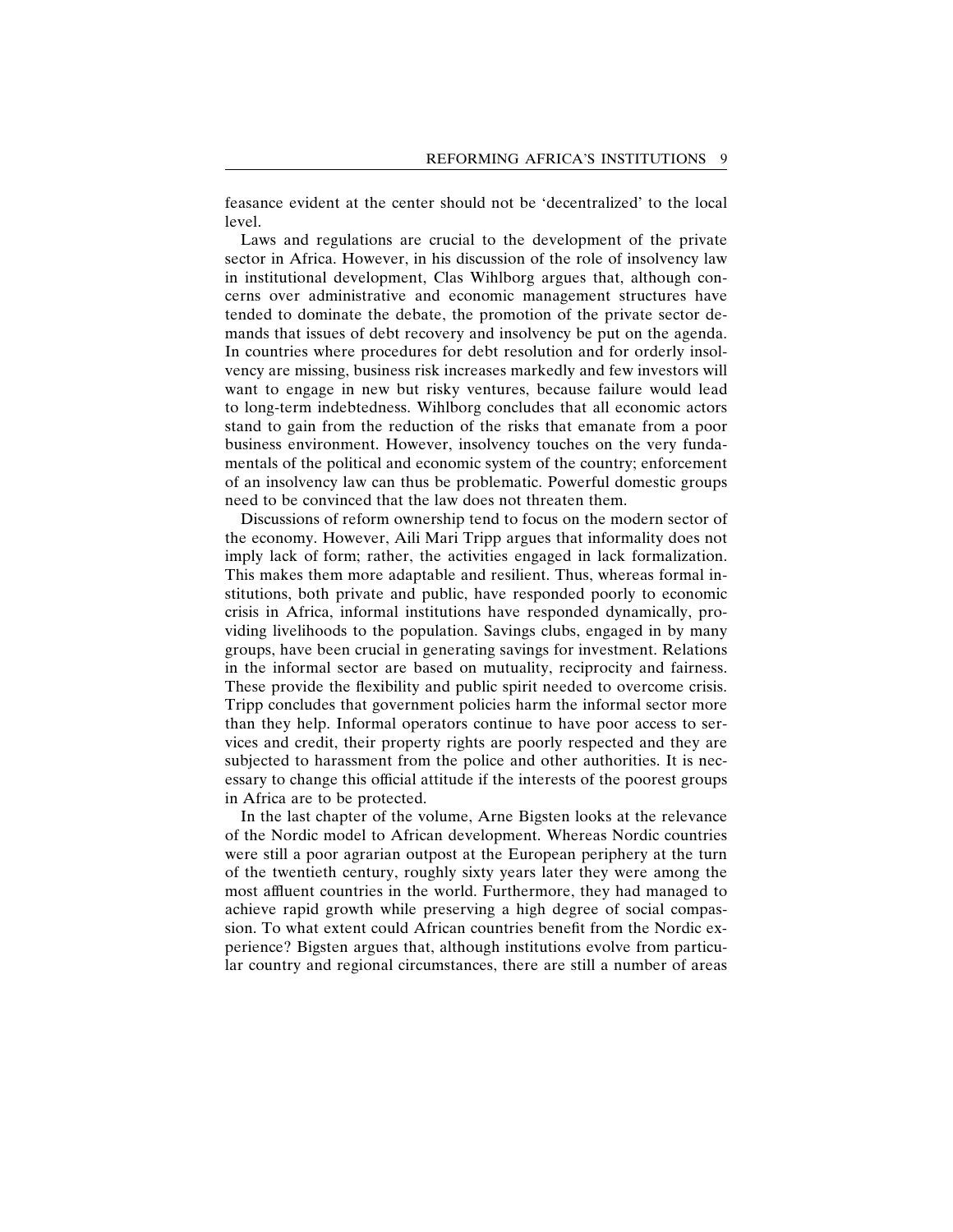where Africa could draw lessons. Political inclusion has been a key ingredient in the maintenance of political stability in the Nordic countries. African governments also need to build on a much broader political base than is currently the case in order to ensure stability. Another issue is social compassion. Nordic countries have striven to minimize welfare gaps among their citizens and to care for the poor and vulnerable. This has been made possible by focusing on the provision of social services such as health and education. However, the provision of social services requires financing, which can lead to high rates of taxation. African countries have so far had low tax income and donors have funded a substantial amount of their social expenditure. If the problem of improving social provision is to be tackled, African countries need to find a more sustainable revenue base. Bigsten concludes that a high degree of public accountability is crucial for reform success. Populations soon withdraw support from unaccountable governments, thereby derailing their programs.

#### **REFERENCES**

- Aron, J. (1997) 'Political, Economic and Social Institutions: A Review of Growth Evidence,' CSAE Working Papers 98/4, Centre for the Study of African Economies, Oxford.
- Asian Development Bank (1999) Governance in Thailand: Challenges, Issues and Prospects, ADB: Manila.
- Bigsten, A. and S. Kayizzi-Mugerwa (2000) 'The Political Economy of Policy Failure in Zambia,' Working Papers in Economics No. 23, Göteborg University, Department of Economics.
- Coolidge, J. and S. Rose-Ackerman (1997) 'High Level Rent Seeking and Corruption in African Regimes: Theory and Causes,' World Bank Working Paper No. 1780, World Bank, Washington, DC.
- DFID (Department for International Development) (1997) Eliminating World Poverty: A Challenge for the 21st Century, The Stationery Office: London.
- Heijden, H. van der (2000) 'The Effectiveness of Economic Policy Reform, Foreign Aid and External Debt Relief in Zambia,' book draft presented at Sida (Swedish Agency for International Development Cooperation), Stockholm.
- Kayizzi-Mugerwa, S. (2001) 'Africa and the Donor Community: In Search of a Partnership for Development,' in L. Rikkilä and K. Sehm-Patomäki (eds.) Democracy and Globalization. Promoting a North South Dialogue, Department for International Development Cooperation, Ministry of Foreign Affairs: Helsinki.
- Klitgaard, R. (1989) 'Incentive Myopia,' World Development 17(4):447–59.
- Lienert, I. (1998) 'Civil Service Reform in Africa: Mixed Results after 10 Years,' Finance and Development 35(2).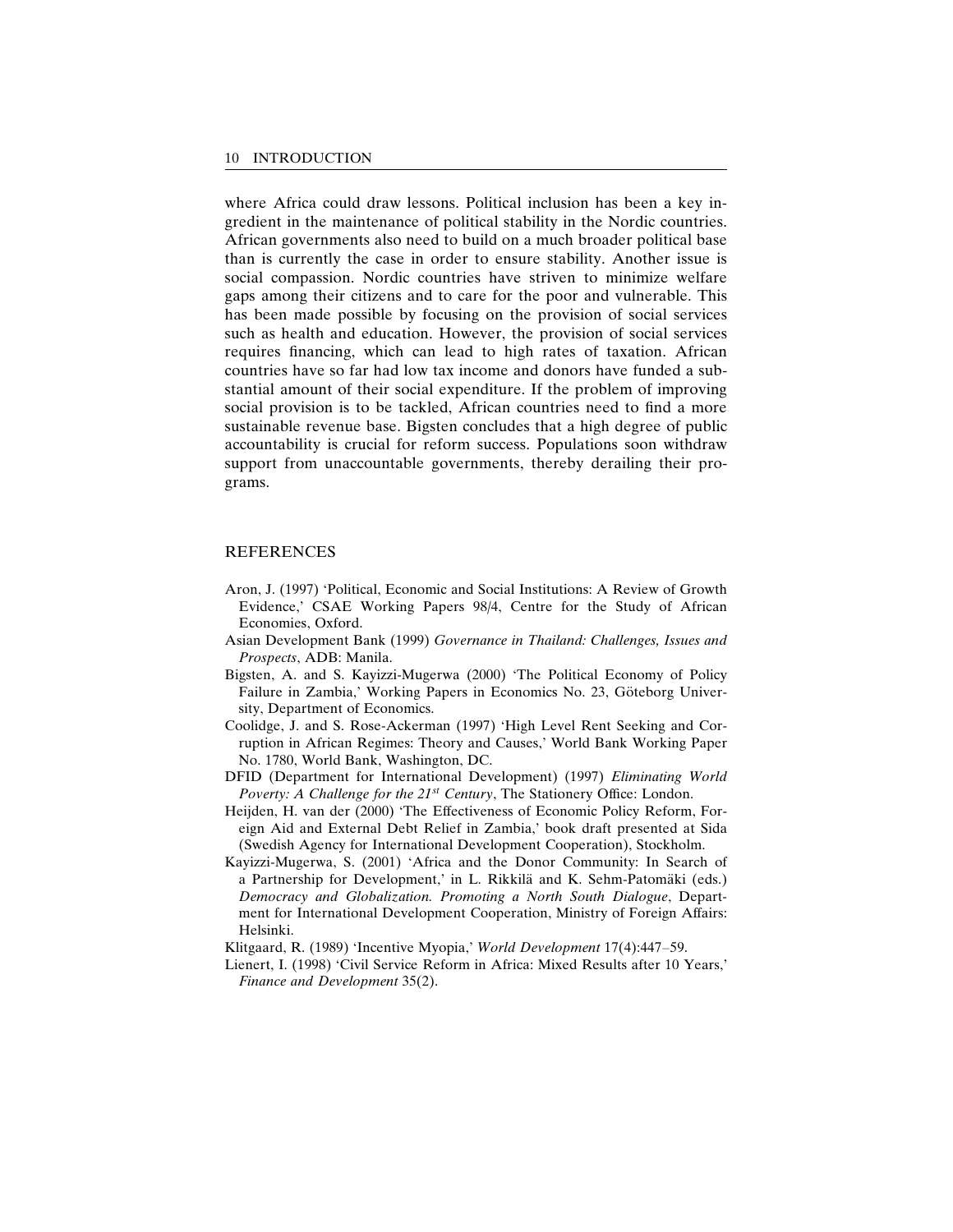- Lienert, I. and J. Modi (1997) 'A Decade of Civil Service Reform in Sub-Saharan Africa,' IMF Working Paper 97/179.
- Munene, J. C. (1995) 'The Institutional Environment and Managerial Innovations: A Qualitative Study of Selected Nigerian Firms,' Journal of Occupational and Organizational Psychology 68(4).
- Olowu, D., E. Otobo and M. Okotoni (1997) 'The Role of the Civil Service in Enhancing Development and Democracy: An Evaluation of the Nigerian Experience,' paper presented at a conference on Civil Service Systems in a Comparative Perspective, School of Public and Environmental Affairs, Indiana University.
- Rose-Ackerman, S. (1986) 'Reforming Public Bureaucracy through Economic Incentives?' Journal of Law, Economics and Organization 2(1):131–61.
- Schiavo-Campo, S. (1996) 'Reforming the Civil Service,' Finance and Development 33(3).
- Van Rijckeghem, C. and B. Weder (1997) 'Corruption and the Rate of Temptation: Do Low Wages in the Civil Service Cause Corruption?' IMF Working Paper 97/73.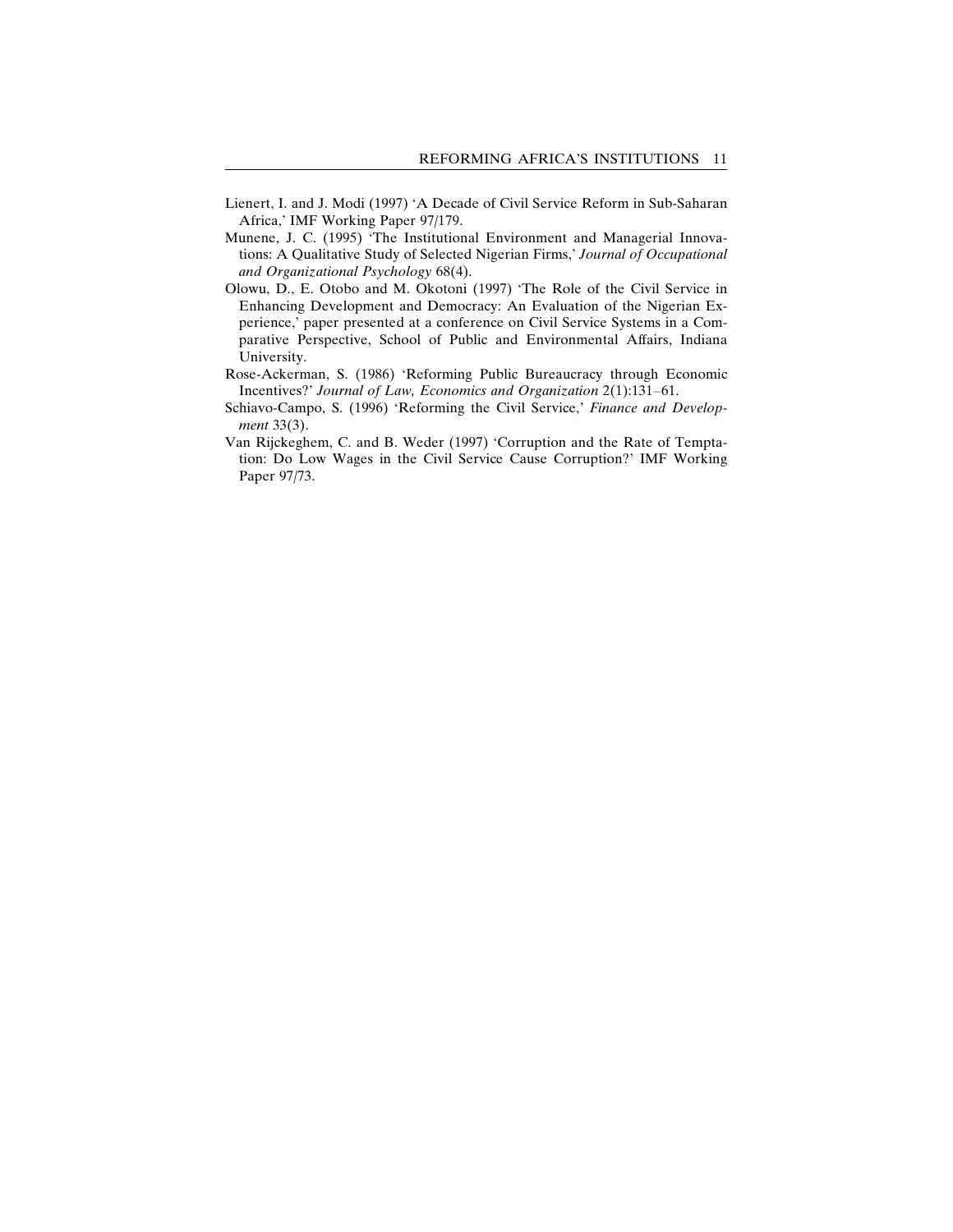*(* The United Nations University, 2003

The views expressed in this publication are those of the authors and do not necessarily reflect the views of the United Nations University.

United Nations University Press The United Nations University, 53-70, Jingumae 5-chome, Shibuya-ku, Tokyo, 150-8925, Japan Tel: +81-3-3499-2811 Fax: +81-3-3406-7345 E-mail: sales@hq.unu.edu (general enquiries): press@hq.unu.edu http://www.unu.edu

United Nations University Office in North America 2 United Nations Plaza, Room DC2-2062, New York, NY 10017, USA Tel: +1-212-963-6387 Fax: +1-212-371-9454 E-mail: unuona@ony.unu.edu

United Nations University Press is the publishing division of the United Nations University.

United Nations University World Institute for Development Economics Research (UNU/WIDER) Katajanokanlaituri 6 B, FIN-00160, Helsinki, Finland Tel:  $+358-9-6159911$  Fax  $+358-9-61599333$ E-mail: wider@wider.unu.edu http://www.wider.unu.edu

Cover design by Joyce C. Weston

Printed in the United States of America

UNUP-1082 ISBN 92-808-1082-1

Library of Congress Cataloging-in-Publication Data

Reforming Africa's institutions : ownership, incentives, and capabilities / edited by Steve Kayizzi-Mugerwa. p. cm. Includes bibliographical references and index. ISBN 92-808-1082-1 1. Administrative agencies—Africa, Sub-Saharan—Management. 2. Civil service reform—Africa, Sub-Saharan. 3. Democratization—Africa, Sub-Saharan. 4. Africa, Sub-Saharan—Politics and government—1960– 5. Privatization— Africa, Sub-Saharan. 6. Economic assistance—Africa, Sub-Saharan. I. Kayizzi-Mugerwa, Steve. JQ1876 .R44 2003  $320'.6'$ 2003151438